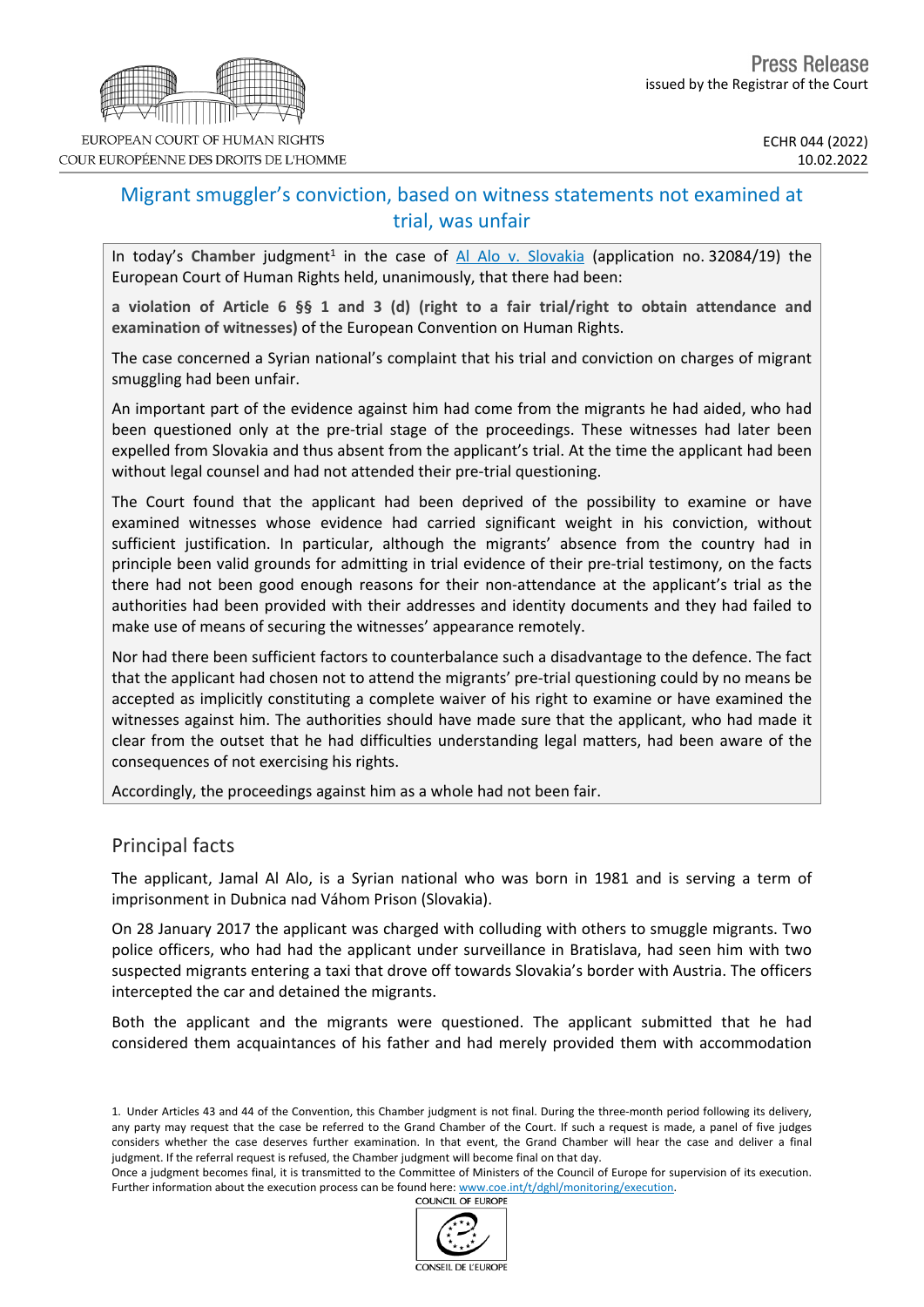and transportation. The migrants maintained, however, that the applicant had arranged for their transfer to Germany as part of a deal arranged and paid for previously.

The applicant, who was not represented by a lawyer at this stage, did not attend the interviews of the migrants. Nor did anyone on his behalf.

The applicant was found guilty as charged on 11 May 2017 and sentenced to five years' imprisonment.

The applicant appealed to the Bratislava Regional Court, arguing that there had been a violation of his defence rights, in particular because his conviction had essentially been based on the testimony of witnesses, the two migrants, who had not been heard by the trial court. He also provided the appeal court with addresses in Romania and Denmark for the two migrants and copies of their asylum seekers' identity documents in those countries.

The Regional Court dismissed his appeal in August 2017. The court, acknowledging that the evidence given by the two migrants at the pre-trial stage had been pivotal, ruled that its admission during the applicant's trial had been justified under national law because the migrants were to be considered "unreachable", having in the meantime been expelled from Slovakia. Furthermore, the applicant had been notified of the witnesses' pre-trial questioning, but he had freely chosen not to attend. Given those circumstances, the proceedings were considered to have been adversarial.

The Supreme Court endorsed the lower courts' findings in March 2018.

## Complaints, procedure and composition of the Court

Relying on Article 6 §§ 1 and 3 (c) and (d) (right to a fair trial/right to legal assistance of own choosing/right to obtain attendance and examination of witnesses), the applicant complained that he had not been provided with legal assistance at the early stages of the proceedings against him and that his conviction had been essentially based on the pre-trial statements of two witnesses, whom he had been unable to examine at trial.

The application was lodged with the European Court of Human Rights on 17 January 2020.

Judgment was given by a Chamber of seven judges, composed as follows:

Marko **Bošnjak** (Slovenia), *President*, Péter **Paczolay** (Hungary), Alena **Poláčková** (Slovakia), Erik **Wennerström** (Sweden), Raffaele **Sabato** (Italy), Lorraine **Schembri Orland** (Malta), Ioannis **Ktistakis** (Greece),

and also Renata **Degener**, *Section Registrar.*

Decision of the Court

### Article  $6 \frac{6}{5} 1$  and  $3$  (c) and (d)

The Court referred to the principles to be applied when a witness did not attend a public trial, which it had clarified in 2015 in its Grand Chamber judgment in the case of *[Schatschaschwili](https://hudoc.echr.coe.int/eng?i=003-5255962-6525171) v. Germany*. Notably, the Court had to examine: whether there was a good reason for the non-attendance of the witness at trial; whether the evidence of the absent witness was "sole or decisive"; and whether there were sufficient "counterbalancing factors" permitting a fair and proper assessment of the reliability of the evidence in question.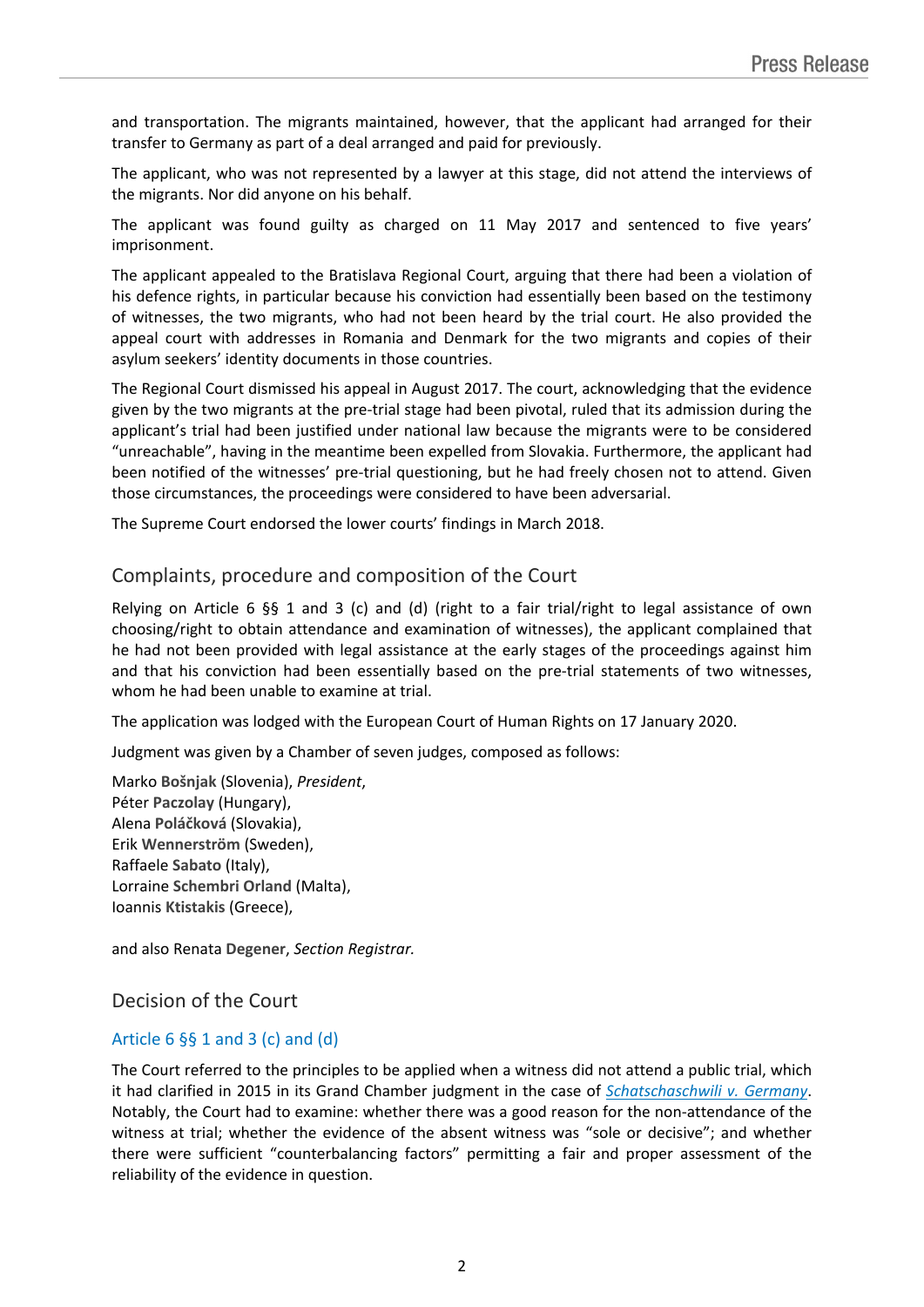As to the first principle, the Court concluded that there had been no good reason for accepting the pre-trial statements given by the migrant witnesses in lieu of their actually attending the trial and being examined in person. Even though the authorities had been provided with the witnesses' addresses and identity documents, they had taken no steps to enable the applicant to examine or have examined the witnesses against him at his trial. There had been a specific way of securing their appearance via remote means under the Convention on Mutual Assistance in Criminal Matters between the member States of the European Union, to which all the States involved in the applicant's case were signatories.

As concerns the second principle, the evidence, given by the migrant witnesses, considered "pivotal" by the courts on appeal, had at the very least carried significant weight capable of handicapping the defence.

Lastly, regarding the third principle, the domestic courts considered, and the Government argued, that the right to an adversarial trial had been respected because the applicant had been informed of the migrants' pre-trial questioning but had decided of his own free will not to attend it. In effect, they considered that he had waived his rights.

The Court, however, found that the applicant's choice could by no means be accepted as implicitly constituting a complete waiver of his right to examine or have examined the witnesses against him. Any instructions regarding the migrants' questioning had simply been given to him via the first pages of the pre-printed forms on which his pre-trial statements had been transcribed. Furthermore, he had not been provided with any individualised advice as to the consequences of not exercising his rights.

Such inaction on the part of the authorities had been aggravated by the fact that it had to have been clear to them that the migrants would most likely later be unavailable to attend the applicant's trial and by the fact that the applicant had told them during his initial questioning that he had difficulties understanding legal matters.

On that basis, even if the applicant's choice had constituted a waiver of his rights, it had not been attended by the minimum safeguards.

The Court concluded that the applicant had been deprived of the possibility to examine or have examined witnesses whose evidence had carried significant weight in his conviction, without sufficient justification or counterbalancing factors. Accordingly, the proceedings against him had as whole been unfair, in violation of Article 6 §§ 1 and 3 (d).

In view of that finding, the Court considered it unnecessary to examine separately the merits of the complaint lodged by the applicant under Article 6 § 3 (c).

### Article 41 (just satisfaction)

The Court held that Slovakia was to pay the applicant 5,200 euros (EUR) in respect of non-pecuniary damage and EUR 1,038 in respect of costs and expenses.

#### *The judgment is available only in English.*

This press release is a document produced by the Registry. It does not bind the Court. Decisions, judgments and further information about the Court can be found on [www.echr.coe.int](http://www.echr.coe.int/). To receive the Court's press releases, please subscribe here: [www.echr.coe.int/RSS/en](http://www.echr.coe.int/RSS/en) or follow us on Twitter [@ECHR\\_CEDH](https://twitter.com/ECHR_CEDH).

**Press contacts** [echrpress@echr.coe.int](mailto:Echrpress@echr.coe.int) | tel.: +33 3 90 21 42 08 **Tracey Turner-Tretz (tel : + 33 3 88 41 35 30)**